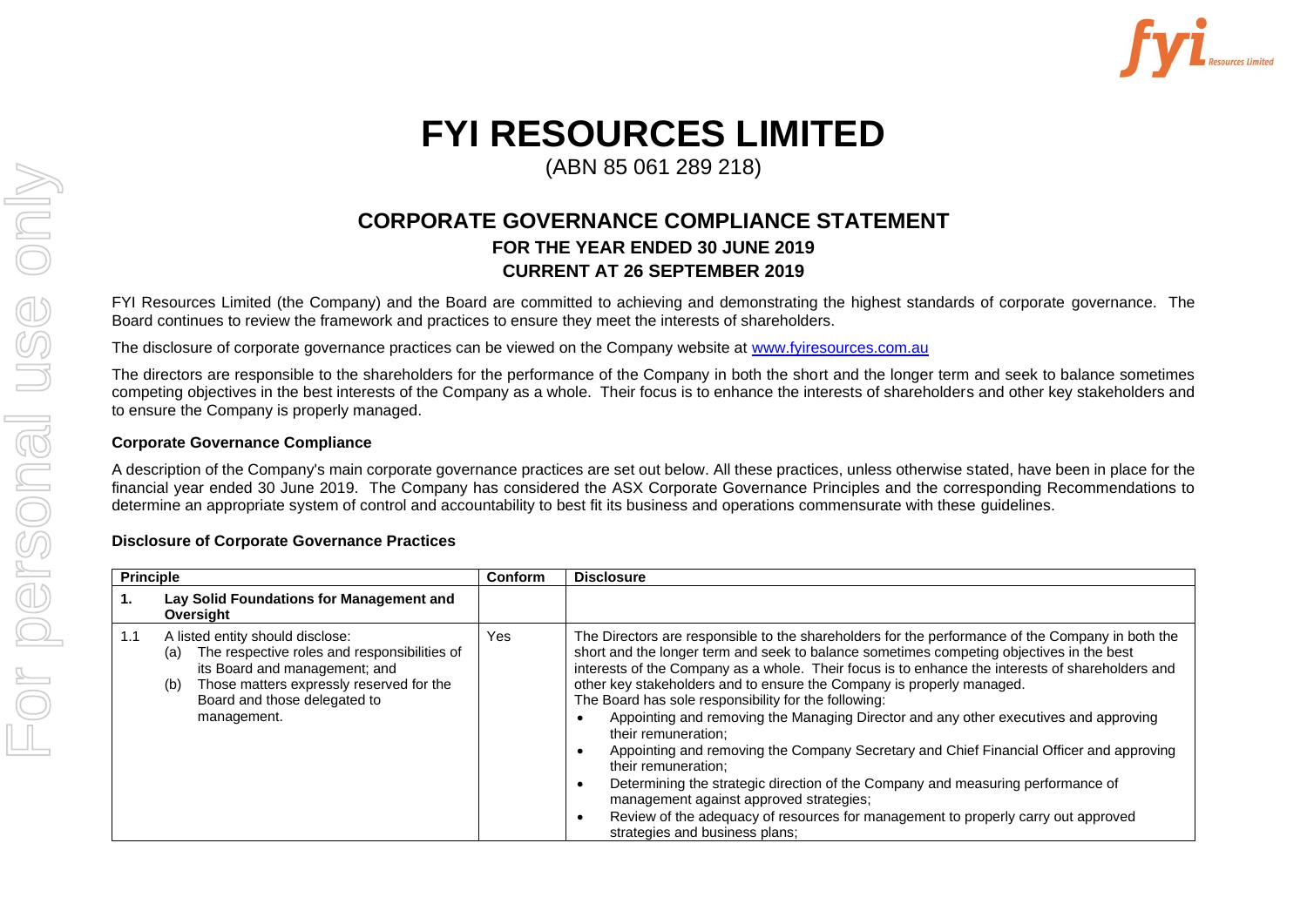

|     |                                                                                                                                                                                                                                                                                                                                                             |     | Adopting operating and capital expenditure budgets at the commencement of each financial<br>year and monitoring the progress by both financial and non-financial key performance<br>indicators;<br>Monitoring the Company's medium term capital and cash flow requirements;<br>$\bullet$                                                                                                                                                                                                                                                                                                                                                                                                                                                                                                                                                                                                                                                                                                                                                                                                                                                                                                                                                                                                     |
|-----|-------------------------------------------------------------------------------------------------------------------------------------------------------------------------------------------------------------------------------------------------------------------------------------------------------------------------------------------------------------|-----|----------------------------------------------------------------------------------------------------------------------------------------------------------------------------------------------------------------------------------------------------------------------------------------------------------------------------------------------------------------------------------------------------------------------------------------------------------------------------------------------------------------------------------------------------------------------------------------------------------------------------------------------------------------------------------------------------------------------------------------------------------------------------------------------------------------------------------------------------------------------------------------------------------------------------------------------------------------------------------------------------------------------------------------------------------------------------------------------------------------------------------------------------------------------------------------------------------------------------------------------------------------------------------------------|
|     |                                                                                                                                                                                                                                                                                                                                                             |     | Approving and monitoring financial and other reporting to regulatory bodies, shareholders<br>$\bullet$<br>and other organisations;<br>Determining that satisfactory arrangements are in place for auditing the Company's financial<br>$\bullet$<br>affairs;<br>Review and ratify systems of risk management and internal compliance and control, codes of<br>$\bullet$<br>conduct and compliance with legislative requirements; and<br>Ensuring that policies and compliance systems consistent with the Company's objectives and<br>$\bullet$<br>best practice are in place and that the Company and its officers act legally, ethically and<br>responsibly on all matters.<br>Day to day management of the Company's affairs and the implementation of the corporate strategy<br>and policy initiatives are undertaken by the CEO/Managing Director and their performance is<br>monitored and evaluated by the Board.<br>Some Board functions may be handled through Board Committees. These committees are<br>appointed when the size and scale of operations requires. However, the Board as a whole is<br>responsible for determining the extent of powers residing in each Committee and is ultimately<br>responsible for accepting, modifying or rejecting Committee recommendations. |
| 1.2 | A listed entity should:<br>(a) Undertake appropriate checks before<br>appointing a person, or putting forward for<br>security holders a candidate for election, as<br>a director; and<br>Provide security holders with all material<br>(b)<br>information in its procession relevant to a<br>decision on whether or not to elect or re-<br>elect a director | Yes | The Company undertakes checks on any person who is being considered as a director.<br>(a)<br>These checks may include good fame and character, experience, education and financial<br>history and background.<br>All material information relevant to a decision on whether or not to elect or re-elect a Director<br>(b)<br>is provided to security holders in a Notice of Meeting pursuant to which the resolution to elect<br>or re-elect a Director will be voted on.                                                                                                                                                                                                                                                                                                                                                                                                                                                                                                                                                                                                                                                                                                                                                                                                                    |
| 1.3 | A listed entity should have a written agreement<br>with each director and senior executive setting<br>out the terms of their appointment.                                                                                                                                                                                                                   | Yes | Each senior executive and executive Director has a formal employment contract and non-executive<br>Directors have a letter of appointment.                                                                                                                                                                                                                                                                                                                                                                                                                                                                                                                                                                                                                                                                                                                                                                                                                                                                                                                                                                                                                                                                                                                                                   |
| 1.4 | The company secretary of a listed entity should<br>be accountable directly to the board, through the<br>chair, on all matters to do with the proper<br>functioning of the board.                                                                                                                                                                            | Yes | The Company Secretary is accountable directly to the Board, through the Chair, on all matters to<br>do with the proper functioning of the Board.                                                                                                                                                                                                                                                                                                                                                                                                                                                                                                                                                                                                                                                                                                                                                                                                                                                                                                                                                                                                                                                                                                                                             |
|     |                                                                                                                                                                                                                                                                                                                                                             |     |                                                                                                                                                                                                                                                                                                                                                                                                                                                                                                                                                                                                                                                                                                                                                                                                                                                                                                                                                                                                                                                                                                                                                                                                                                                                                              |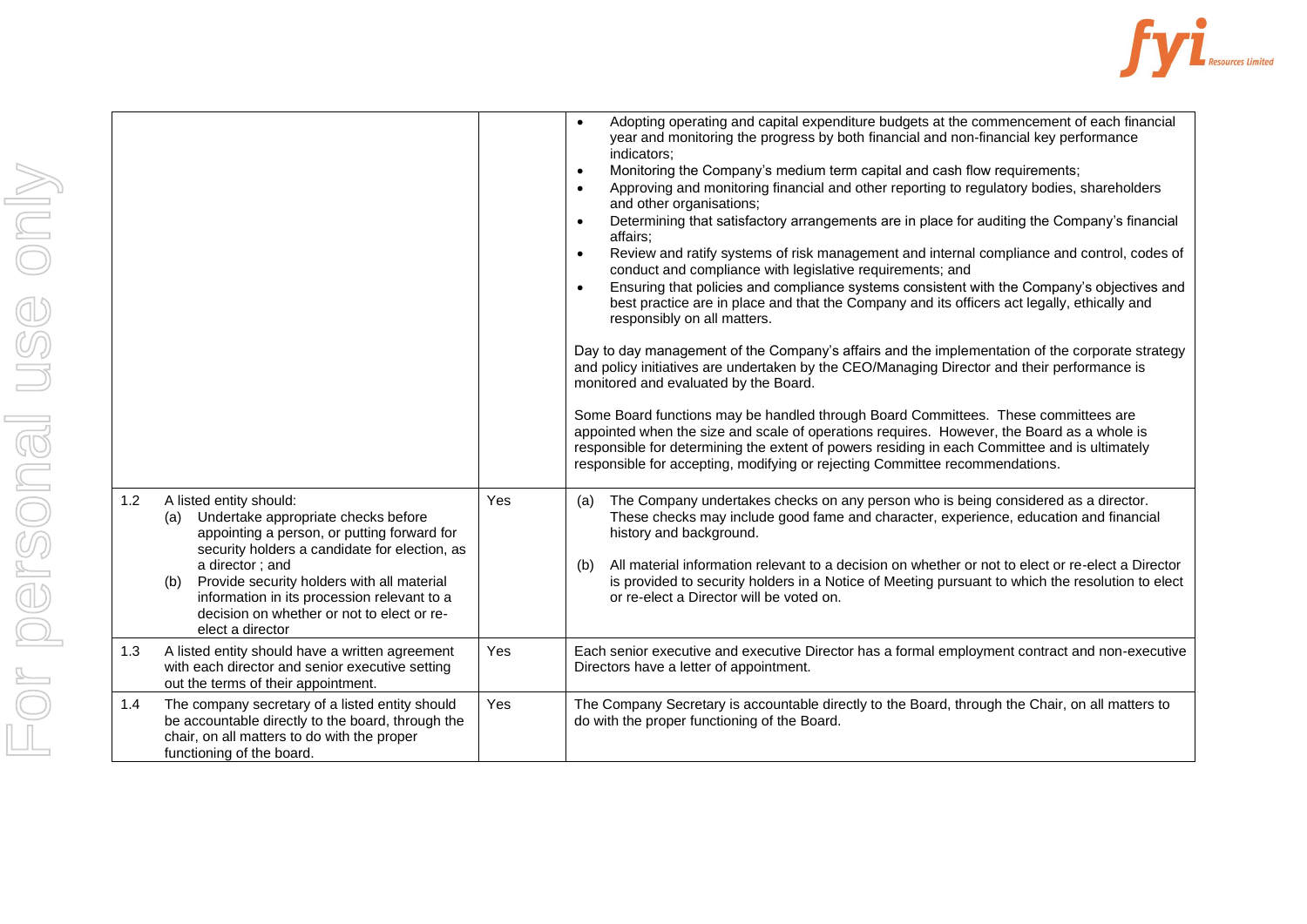

| 1.5 | A listed entity should:                                                                                                                                                                                                                                                                                                                                                                                                                                                                                                                                                                                                                                                                                                                                                                                                                                                                                                                                             | No  | The Company has not adopted a formal diversity policy. The Company respects and values the                                                                                                                                                                                                                                                                                                                                                                                                                                                          |
|-----|---------------------------------------------------------------------------------------------------------------------------------------------------------------------------------------------------------------------------------------------------------------------------------------------------------------------------------------------------------------------------------------------------------------------------------------------------------------------------------------------------------------------------------------------------------------------------------------------------------------------------------------------------------------------------------------------------------------------------------------------------------------------------------------------------------------------------------------------------------------------------------------------------------------------------------------------------------------------|-----|-----------------------------------------------------------------------------------------------------------------------------------------------------------------------------------------------------------------------------------------------------------------------------------------------------------------------------------------------------------------------------------------------------------------------------------------------------------------------------------------------------------------------------------------------------|
|     | have a diversity policy which includes<br>(a)<br>requirements for the board or a relevant<br>committee of the board to set measurable<br>objectives for achieving gender diversity<br>and to assess annually both the objectives<br>and the entity's progress in achieving them;<br>disclose that policy or a summary of it; and<br>(b)<br>disclose as at the end of each reporting<br>(c)<br>period the measurable objectives for<br>achieving gender diversity set by the board<br>or a relevant committee of the board in<br>accordance with the entity's diversity policy<br>and its progress towards achieving them<br>and either:<br>the respective proportions of men and<br>(1)<br>women on the board, in senior<br>executive positions and across the<br>whole organisation (including how the<br>entity has defined "senior executive"<br>for these purposes); or<br>if the entity is a "relevant employer"<br>(2)<br>under the Workplace Gender Equality |     | benefit of diversity throughout the Company in order to enrich the Company's perspective, improve<br>corporate performance, increase Shareholder value and maximise the probability of achievement<br>of the Company's goals. However, given the size and nature of the Company's current operations,<br>the Company has not implemented a formal policy or set measurable goals with respect to<br>diversity.<br>The Company has four Directors all of whom are male. One of the Directors is also the CEO. The<br>Company has no other employees. |
|     | Act, the entity's most recent "Gender<br>Equality Indicators", as defined in and<br>published under that Act.                                                                                                                                                                                                                                                                                                                                                                                                                                                                                                                                                                                                                                                                                                                                                                                                                                                       |     |                                                                                                                                                                                                                                                                                                                                                                                                                                                                                                                                                     |
| 1.6 | A listed entity should:                                                                                                                                                                                                                                                                                                                                                                                                                                                                                                                                                                                                                                                                                                                                                                                                                                                                                                                                             | Yes | The Chairman is responsible for evaluation of the Board and committees as and when considered                                                                                                                                                                                                                                                                                                                                                                                                                                                       |
|     | have and disclose a process for periodically<br>(a)<br>evaluating the performance of the board, its<br>committees and individual directors; and                                                                                                                                                                                                                                                                                                                                                                                                                                                                                                                                                                                                                                                                                                                                                                                                                     |     | appropriate. The review is based on the goals for the Board and individual Directors. The goals are<br>based on corporate requirements and any areas for improvement that may be identified. The<br>Chairman will provide each Director with confidential feedback on his or her performance.                                                                                                                                                                                                                                                       |
|     | disclose, in relation to each reporting<br>(b)<br>period, whether a performance evaluation<br>was undertaken in the reporting period in<br>accordance with that process.                                                                                                                                                                                                                                                                                                                                                                                                                                                                                                                                                                                                                                                                                                                                                                                            |     | No formal review was undertaken during the reporting period. Evaluation of the Board is currently<br>carried out on a continuing and informal basis. A formal process will be put in place when the<br>Board considers it is justified by the level of the Company's operations.                                                                                                                                                                                                                                                                    |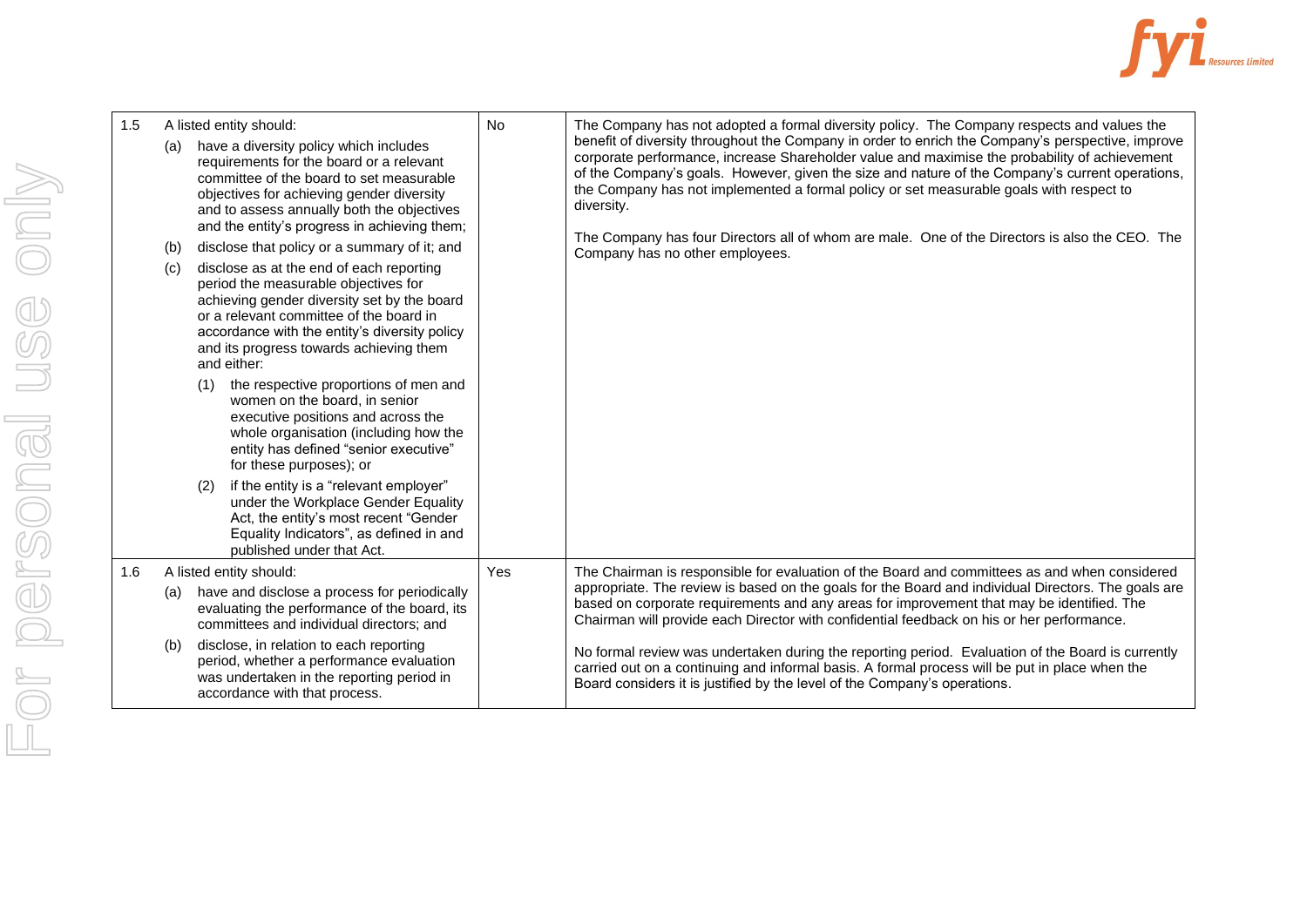

| 1.7              |     | A listed entity should:                                                                                                                                                                                                                                                                                                                          | Yes                                 | The Board is responsible for the evaluation of senior executives. No formal periodic review of                                                                                                                                                                                           |
|------------------|-----|--------------------------------------------------------------------------------------------------------------------------------------------------------------------------------------------------------------------------------------------------------------------------------------------------------------------------------------------------|-------------------------------------|------------------------------------------------------------------------------------------------------------------------------------------------------------------------------------------------------------------------------------------------------------------------------------------|
|                  | (a) | have and disclose a process for periodically<br>evaluating the performance of its senior<br>executives; and                                                                                                                                                                                                                                      |                                     | senior executives was undertaken during the reporting period with evaluation of management<br>carried out on continuing basis by the Chairman. All directors and senior executives report to the<br>Board as to their area of responsibility at each Board meeting, if required.         |
|                  | (b) | disclose, in relation to each reporting<br>period, whether a performance evaluation<br>was undertaken in the reporting period in<br>accordance with that process.                                                                                                                                                                                |                                     |                                                                                                                                                                                                                                                                                          |
| $\overline{2}$ . |     | <b>Structure the Board to Add Value</b>                                                                                                                                                                                                                                                                                                          |                                     |                                                                                                                                                                                                                                                                                          |
| 2.1              |     | The board of a listed entity should:                                                                                                                                                                                                                                                                                                             |                                     | A nomination committee has not been established. The current size and composition of the Board                                                                                                                                                                                           |
|                  | (a) | have a nomination committee which:                                                                                                                                                                                                                                                                                                               | <b>No</b>                           | does not allow for a suitably constituted nomination committee and the committee is not warranted                                                                                                                                                                                        |
|                  | (1) | has at least three members, a majority<br>of whom are independent directors;<br>and                                                                                                                                                                                                                                                              | gaps in these areas as appropriate. | given the level of operations of the Company. The role and processes of a nomination committee<br>has been assumed by the full Board. When circumstance require, the Board considers the<br>necessary skills, knowledge and experience of the Board and management and seeks to fill any |
|                  | (2) | is chaired by an independent director,                                                                                                                                                                                                                                                                                                           |                                     |                                                                                                                                                                                                                                                                                          |
|                  |     | and disclose:                                                                                                                                                                                                                                                                                                                                    |                                     |                                                                                                                                                                                                                                                                                          |
|                  | (3) | the charter of the committee;                                                                                                                                                                                                                                                                                                                    |                                     |                                                                                                                                                                                                                                                                                          |
|                  | (4) | the members of the committee; and                                                                                                                                                                                                                                                                                                                |                                     |                                                                                                                                                                                                                                                                                          |
|                  | (5) | as at the end of each reporting period,<br>the number of times the committee<br>met throughout the period and the<br>individual attendances of the members<br>at those meetings; or                                                                                                                                                              |                                     |                                                                                                                                                                                                                                                                                          |
|                  | (b) | if it does not have a nomination committee.<br>disclose that fact and the processes it<br>employs to address board succession<br>issues and to ensure that the board has the<br>appropriate balance of skills, knowledge,<br>experience, independence and diversity to<br>enable it to discharge its duties and<br>responsibilities effectively. | Yes                                 |                                                                                                                                                                                                                                                                                          |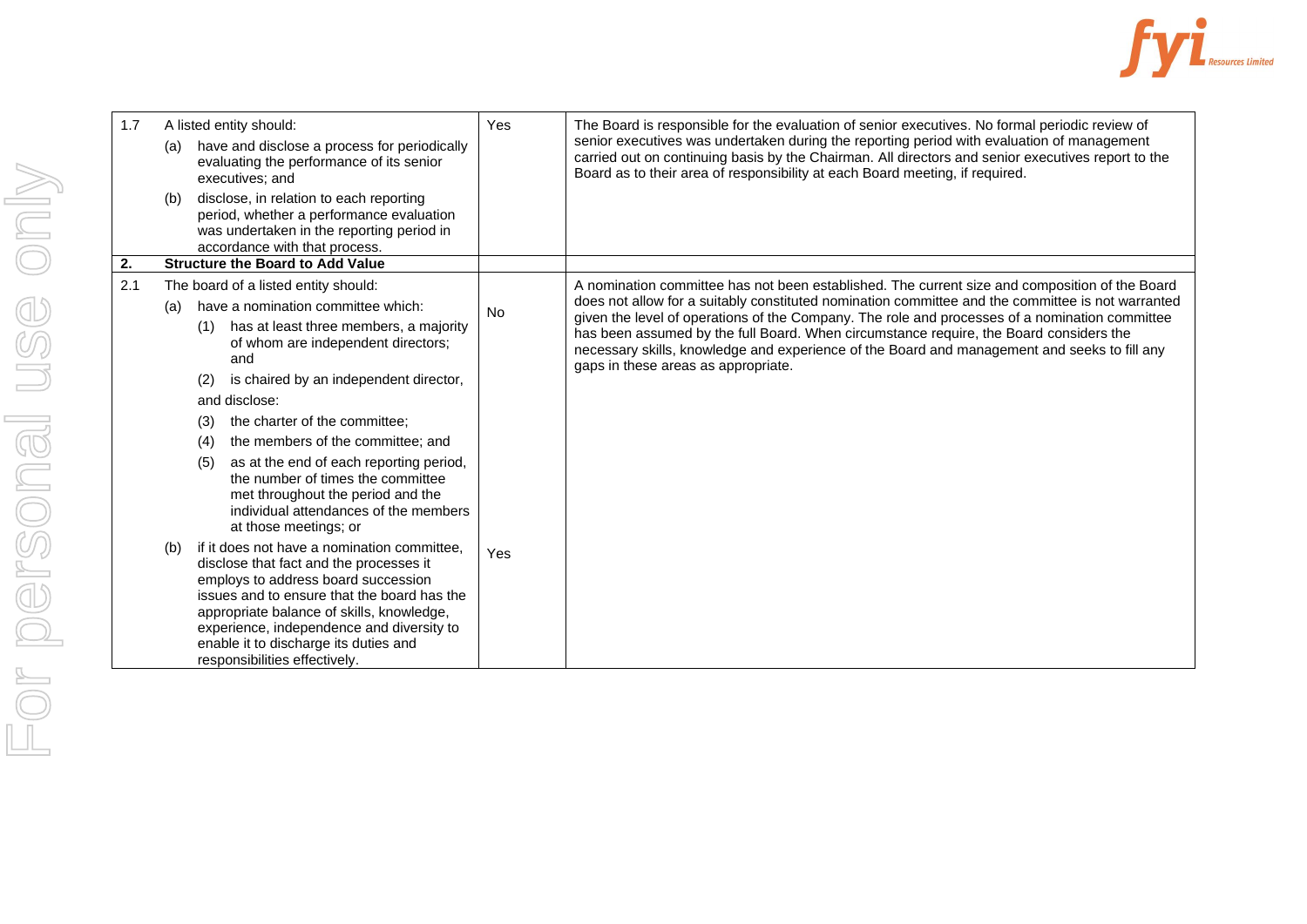

| A listed entity should have and disclose a board<br>skills matrix setting out the mix of skills and<br>diversity that the board currently has or is looking<br>to achieve in its membership.                                                                                                                                                                                                                                                                                                                                                                 | Yes | The Board has identified that the appropriate mix of skills and diversity required of its members to<br>operate effectively and efficiently is achieved by personnel having substantial skills and experience<br>in operational management, exploration and geology, mining, corporate law, finance, listed<br>resource companies, corporate governance and equity markets as well as time availability.<br>The current Board composition adequately addresses these areas. If and when there is a change in<br>the Company's business and/or level of operations, the Board will reconsider the skills matrix and<br>ensure the Board has members with the appropriate skills and experience. A profile of each Director<br>setting out their skills, experience and expertise is set out in the Directors Report of the 2019 Annual<br>Report. |
|--------------------------------------------------------------------------------------------------------------------------------------------------------------------------------------------------------------------------------------------------------------------------------------------------------------------------------------------------------------------------------------------------------------------------------------------------------------------------------------------------------------------------------------------------------------|-----|--------------------------------------------------------------------------------------------------------------------------------------------------------------------------------------------------------------------------------------------------------------------------------------------------------------------------------------------------------------------------------------------------------------------------------------------------------------------------------------------------------------------------------------------------------------------------------------------------------------------------------------------------------------------------------------------------------------------------------------------------------------------------------------------------------------------------------------------------|
| A listed entity should disclose:<br>the names of the directors considered by<br>(a)<br>the board to be independent directors;<br>if a director has an interest, position,<br>(b)<br>association or relationship of the type<br>described in Box 2.3 but the board is of the<br>opinion that it does not compromise the<br>independence of the director, the nature of<br>the interest, position, association or<br>relationship in question and an explanation<br>of why the board is of that opinion; and<br>the length of service of each director.<br>(C) | Yes | The Company currently has the following Board members:<br>Mr Edmund Babington<br>Non-Executive Chairman<br>Appointed 1 July 2014<br>Mr Roland Hill<br>Appointed 1 July 2014<br>Managing Director/CEO<br>Mr Adrian Jessup<br>Non-executive Director<br>Appointed 30 November 2009<br>Appointed 30 November 2009<br>Mr David Sargeant<br>Non-executive Director<br>The Board has assessed the independence status of the directors in terms of the ASX Corporate<br>Governance Council's discussion of independent status and has determined that Messrs<br>Babington, Jessup and Sargeant are independent directors.                                                                                                                                                                                                                              |
| A majority of the board of a listed entity should<br>be independent directors.                                                                                                                                                                                                                                                                                                                                                                                                                                                                               | Yes | The Company has a majority of independent directors as at 30 June 2019.                                                                                                                                                                                                                                                                                                                                                                                                                                                                                                                                                                                                                                                                                                                                                                          |
| The chair of the board of a listed entity should be<br>an independent director and, in particular, should<br>not be the same person as the CEO of the entity.                                                                                                                                                                                                                                                                                                                                                                                                | Yes | The Company's Chairman, Mr Edmund Babington, is an independent Director.<br>The role of the Chairman and the CEO are not exercised by the same person.                                                                                                                                                                                                                                                                                                                                                                                                                                                                                                                                                                                                                                                                                           |
| A listed entity should have a program for<br>inducting new directors and provide appropriate<br>professional development opportunities for<br>directors to develop and maintain the skills and<br>knowledge needed to perform their role as<br>directors effectively.                                                                                                                                                                                                                                                                                        | Yes | A new director is inducted into the Company's policies and processes on engagement. The<br>Company does not have a formal policy or program for professional development of Directors.<br>Directors are expected to maintain and develop their skills and knowledge needed to perform their<br>role effectively. The Board has determined that individual Directors have the right in connection<br>with their duties and responsibilities as Directors, to seek independent professional advice at the<br>Company's expense. The engagement of an outside adviser is subject to prior approval of the<br>Chairman and this will not be withheld unreasonably. If appropriate, any advice so received will be<br>made available to all Board members.                                                                                            |
|                                                                                                                                                                                                                                                                                                                                                                                                                                                                                                                                                              |     |                                                                                                                                                                                                                                                                                                                                                                                                                                                                                                                                                                                                                                                                                                                                                                                                                                                  |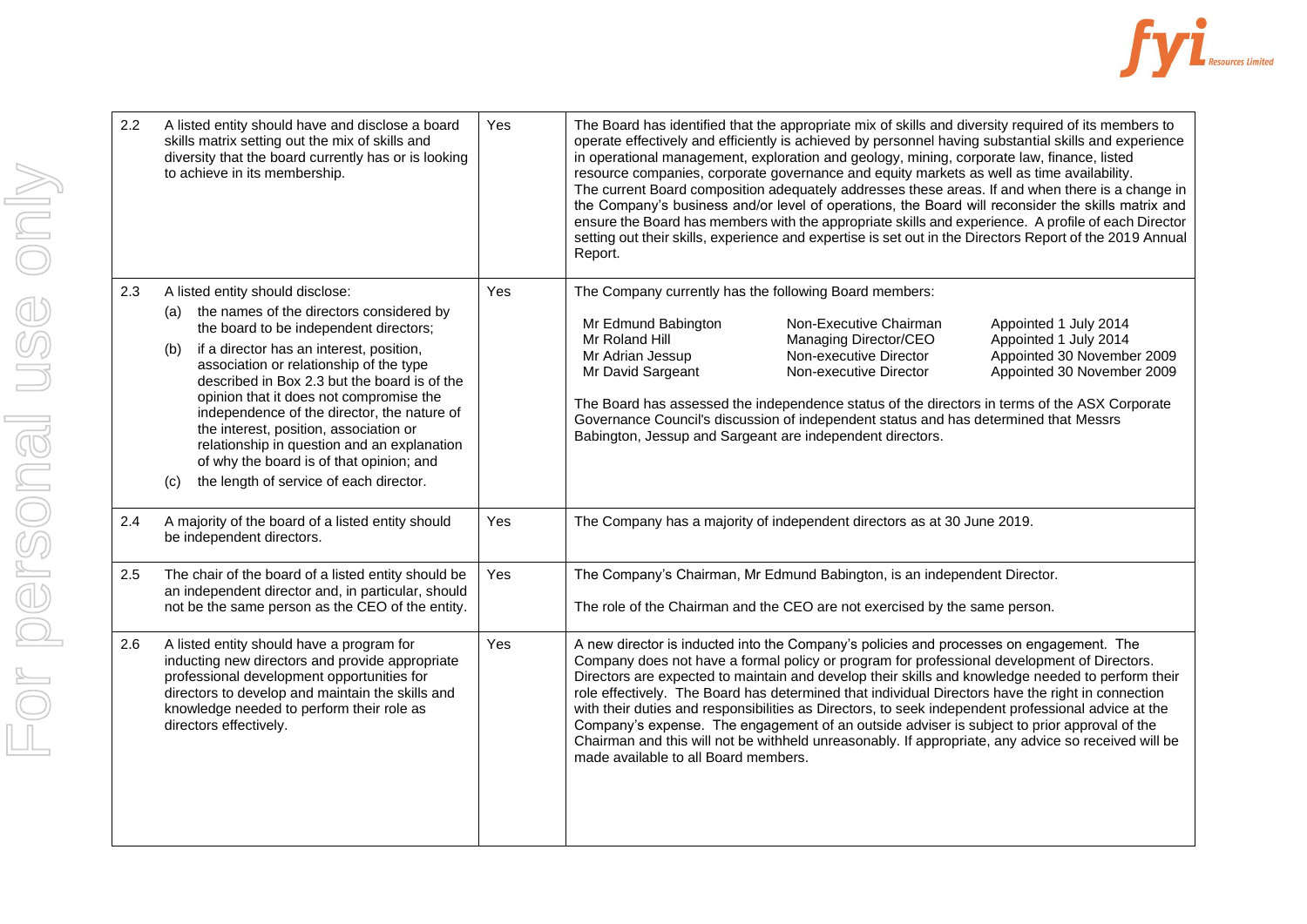

| $\overline{3}$ . | <b>Act Ethically and Responsibly</b>                                                                                                                                                                                                                                                                                                                                                                                                                                                                                                |     |                                                                                                                                                                                                                                                                                                                                                                                                                                                                                                                                                                                                                                                                                                                                                                                                                                                                                                              |
|------------------|-------------------------------------------------------------------------------------------------------------------------------------------------------------------------------------------------------------------------------------------------------------------------------------------------------------------------------------------------------------------------------------------------------------------------------------------------------------------------------------------------------------------------------------|-----|--------------------------------------------------------------------------------------------------------------------------------------------------------------------------------------------------------------------------------------------------------------------------------------------------------------------------------------------------------------------------------------------------------------------------------------------------------------------------------------------------------------------------------------------------------------------------------------------------------------------------------------------------------------------------------------------------------------------------------------------------------------------------------------------------------------------------------------------------------------------------------------------------------------|
| 3.1              | A listed entity should:<br>have a code of conduct for its directors,<br>(a)<br>senior executives and employees; and<br>disclose that code or a summary of it.<br>(b)                                                                                                                                                                                                                                                                                                                                                                | Yes | The Board has adopted a Code of Conduct for Directors, management and employees to promote<br>ethical and responsible decision-making.<br>The code outlines:<br>Responsibilities to shareholders.<br>$\bullet$<br>Responsibilities to clients, employees, suppliers, creditors, customers and consumers.<br>$\bullet$<br>Employment practices.<br>$\bullet$<br>Responsibility to the community.<br>$\bullet$<br>Responsibility to the individual.<br>$\bullet$<br>Obligations relative to fair trading and dealing.<br>$\bullet$<br>Business courtesies, and prohibition on bribes, facilitation payments and inducements.<br>$\bullet$<br>Avoiding and dealing with conflicts of interest.<br>$\bullet$<br>Confidentiality of information unless that disclosure has been authorised by the Company, or<br>$\bullet$<br>the person from whom the information is provided, or is required by law.            |
| 4.               | <b>Safeguard Integrity in Corporate Reporting</b>                                                                                                                                                                                                                                                                                                                                                                                                                                                                                   |     |                                                                                                                                                                                                                                                                                                                                                                                                                                                                                                                                                                                                                                                                                                                                                                                                                                                                                                              |
| 4.1              | The board of a listed entity should:<br>have an audit committee which:<br>(a)<br>has at least three members, all of<br>(1)<br>whom are non-executive directors and<br>a majority of whom are independent<br>directors; and<br>is chaired by an independent director,<br>(2)<br>who is not the chair of the board,<br>and disclose:<br>the charter of the committee;<br>(3)<br>the relevant qualifications and<br>(4)<br>experience of the members of the<br>committee; and                                                          | No  | An Audit Committee has not been established and the role of the Audit Committee has been<br>assumed by the full Board.<br>The composition of the Board does not currently allow for a properly constituted committee in<br>accordance with the recommendations. When the establishment of a separate Audit Committee is<br>considered justified, an appropriate Charter will be adopted.<br>The Board is responsible for the initial appointment of the external auditor and the appointment of a<br>new external auditor when any vacancy arises. Candidates for the position of external auditor<br>must demonstrate independence from the Company through the engagement period. The Board<br>may otherwise select an external auditor based on criteria relevant to the Company's business and<br>circumstances. The performance of the external auditor is reviewed on an annual basis by the<br>Board. |
|                  | in relation to each reporting period, the<br>(5)<br>number of times the committee met<br>throughout the period and the<br>individual attendances of the members<br>at those meetings; or<br>if it does not have an audit committee,<br>(b)<br>disclose that fact and the processes it<br>employs that independently verify and<br>safeguard the integrity of its corporate<br>reporting, including the processes for the<br>appointment and removal of the external<br>auditor and the rotation of the audit<br>engagement partner. | Yes |                                                                                                                                                                                                                                                                                                                                                                                                                                                                                                                                                                                                                                                                                                                                                                                                                                                                                                              |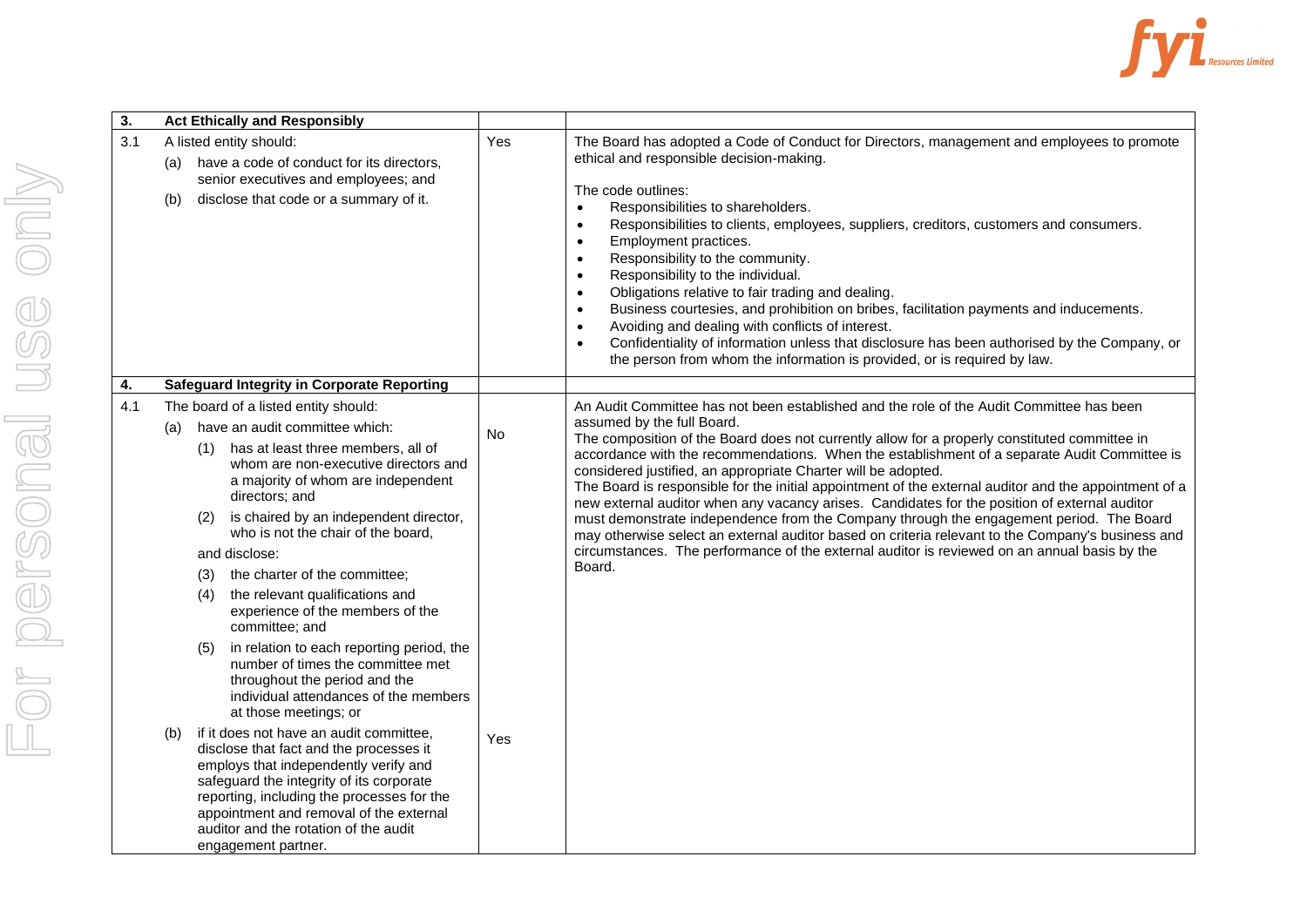

| 4.2 | The board of a listed entity should, before it<br>approves the entity's financial statements for a<br>financial period, receive from its CEO and CFO a<br>declaration that, in their opinion, the financial<br>records of the entity have been properly<br>maintained and that the financial statements<br>comply with the appropriate accounting<br>standards and give a true and fair view of the<br>financial position and performance of the entity<br>and that the opinion has been formed on the<br>basis of a sound system of risk management and<br>internal control which is operating effectively. | Yes | The Board requires and has received an appropriate declaration from the CEO and CFO (or those<br>people fulfilling the roles) before it approves the Company's financial statements for each financial<br>period.                                                                                                                                                 |
|-----|--------------------------------------------------------------------------------------------------------------------------------------------------------------------------------------------------------------------------------------------------------------------------------------------------------------------------------------------------------------------------------------------------------------------------------------------------------------------------------------------------------------------------------------------------------------------------------------------------------------|-----|-------------------------------------------------------------------------------------------------------------------------------------------------------------------------------------------------------------------------------------------------------------------------------------------------------------------------------------------------------------------|
| 4.3 | A listed entity that has an AGM should ensure<br>that its external auditor attends its AGM and is<br>available to answer questions from security<br>holders relevant to the audit.                                                                                                                                                                                                                                                                                                                                                                                                                           | Yes | The Company's external auditor is invited to and attends the Annual General Meeting. The<br>auditor's presence is made known to the shareholders during the meeting and shareholders are<br>provided with an opportunity to address questions to the auditor.                                                                                                     |
| 5.  | <b>Make Timely and Balanced Disclosure</b>                                                                                                                                                                                                                                                                                                                                                                                                                                                                                                                                                                   |     |                                                                                                                                                                                                                                                                                                                                                                   |
| 5.1 | A listed entity should:                                                                                                                                                                                                                                                                                                                                                                                                                                                                                                                                                                                      | Yes | In order to ensure that the Company meets its obligations with regard to the continuous disclosure                                                                                                                                                                                                                                                                |
|     | have a written policy for complying with its<br>(a)<br>continuous disclosure obligations under the<br>Listing Rules; and<br>disclose that policy or a summary of it.<br>(b)                                                                                                                                                                                                                                                                                                                                                                                                                                  |     | requirements, the Company has adopted a Continuous Disclosure Policy. The Continuous<br>Disclosure Policy sets out the Company's obligations and its policies and procedures to ensure<br>timely and accurate disclosure of price sensitive information to the market. The Policy was<br>released to ASX on 30 December 2010 and is available on the ASX website. |
| 6.  | <b>Respect the Rights of Security Holders</b>                                                                                                                                                                                                                                                                                                                                                                                                                                                                                                                                                                |     |                                                                                                                                                                                                                                                                                                                                                                   |
| 6.1 | A listed entity should provide information about<br>itself and its governance to investors via its<br>website.                                                                                                                                                                                                                                                                                                                                                                                                                                                                                               | Yes | Information on the Company and its business activities is set out on the Company's website. This<br>information includes the Company's governance policies.                                                                                                                                                                                                       |
| 6.2 | A listed entity should design and implement an<br>investor relations program to facilitate effective<br>two-way communication with investors.                                                                                                                                                                                                                                                                                                                                                                                                                                                                | No. | The Company has not established a formal investor relations program. The Company does<br>actively communicate with its Shareholders in order to identify their expectations and promotes<br>Shareholder involvement in the Company.                                                                                                                               |
| 6.3 | A listed entity should disclose the policies and<br>processes it has in place to facilitate and<br>encourage participation at meetings of security<br>holders.                                                                                                                                                                                                                                                                                                                                                                                                                                               | Yes | The Company has a Shareholder Communications Policy to ensure a regular and timely release of<br>information about the Company to shareholders. Shareholders are encouraged to attend and<br>participate in general meetings.                                                                                                                                     |
| 6.4 | A listed entity should give security holders the<br>option to receive communications from, and send<br>communications to, the entity and its security<br>registry electronically.                                                                                                                                                                                                                                                                                                                                                                                                                            | Yes | Shareholders are able to make contact with and receive communications from both the Company<br>and it share registry electronically.                                                                                                                                                                                                                              |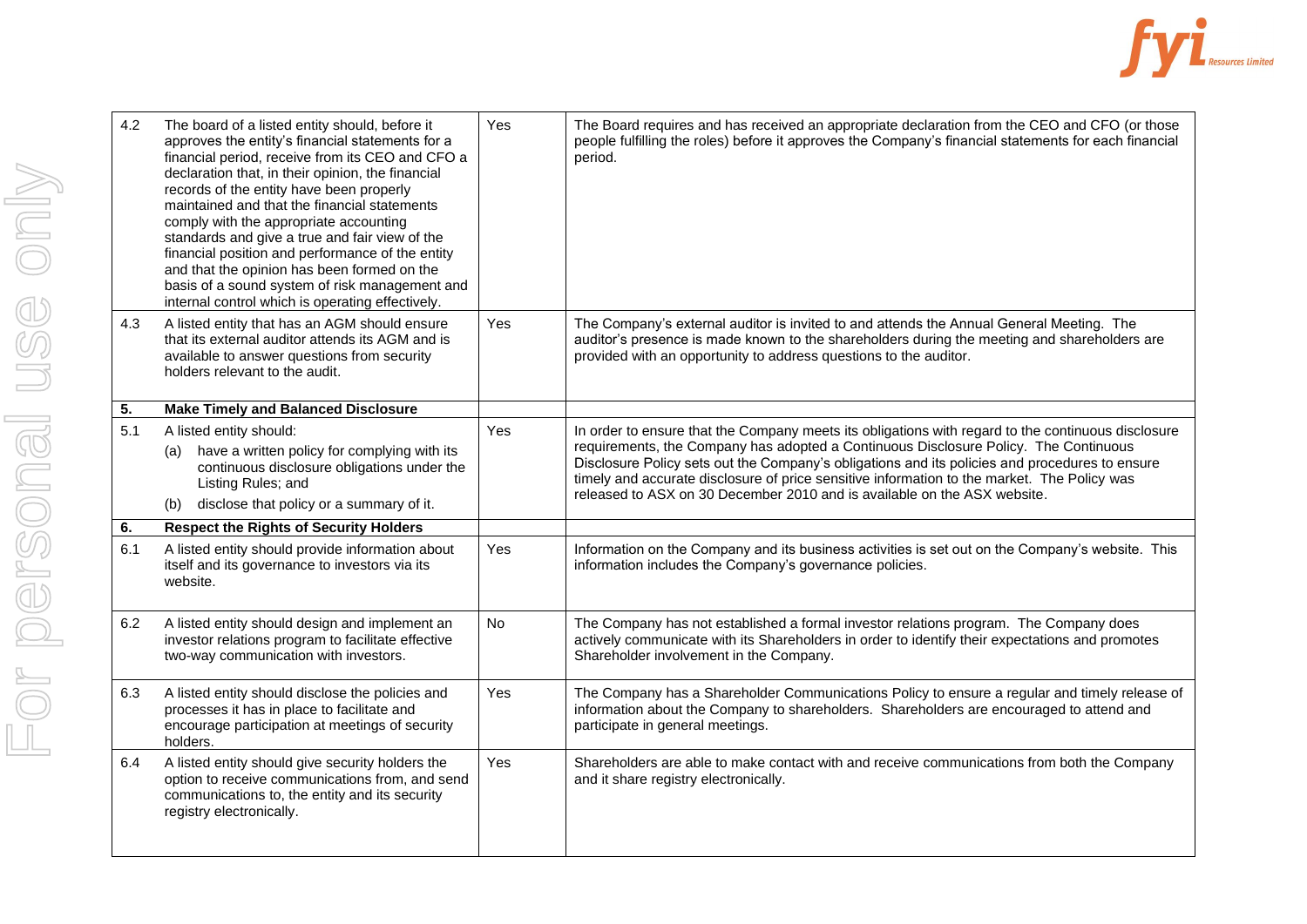

| 7.  |                                               | <b>Recognise and Manage Risk</b>                                                                                                                                                                                     |           |                                                                                                                                                                                                 |
|-----|-----------------------------------------------|----------------------------------------------------------------------------------------------------------------------------------------------------------------------------------------------------------------------|-----------|-------------------------------------------------------------------------------------------------------------------------------------------------------------------------------------------------|
| 7.1 |                                               | The board of a listed entity should:                                                                                                                                                                                 |           | The Company does not have a risk management committee with that role undertaken by the                                                                                                          |
|     | (a)                                           | have a committee or committees to oversee<br>risk, each of which:                                                                                                                                                    | No        | Board. The Company has policies and procedures in place which are designed to ensure<br>strategic, operational, legal, reputation and financial risks are identified, assessed, effectively and |
|     |                                               | has at least three members, a majority<br>(1)<br>of whom are independent directors;<br>and                                                                                                                           |           | efficiently managed and monitored to enable achievement of the Company's business objectives.                                                                                                   |
|     |                                               | is chaired by an independent director,<br>(2)                                                                                                                                                                        |           |                                                                                                                                                                                                 |
|     |                                               | and disclose:                                                                                                                                                                                                        |           |                                                                                                                                                                                                 |
|     |                                               | the charter of the committee;<br>(3)                                                                                                                                                                                 |           |                                                                                                                                                                                                 |
|     |                                               | the members of the committee: and<br>(4)                                                                                                                                                                             |           |                                                                                                                                                                                                 |
|     |                                               | as at the end of each reporting period,<br>(5)<br>the number of times the committee<br>met throughout the period and the<br>individual attendances of the members<br>at those meetings; or                           |           |                                                                                                                                                                                                 |
|     | (b)                                           | if it does not have a risk committee or<br>committees that satisfy (a) above, disclose<br>that fact and the processes it employs for<br>overseeing the entity's risk management<br>framework.                        | Yes       |                                                                                                                                                                                                 |
| 7.2 | The board or a committee of the board should: |                                                                                                                                                                                                                      | Yes       | The identification and review of operational and strategic risks are reviewed on an informal and                                                                                                |
|     | (a)                                           | review the entity's risk management<br>framework at least annually to satisfy itself<br>that it continues to be sound: and                                                                                           |           | ongoing basis during regular Board and management meetings.                                                                                                                                     |
|     | (b)                                           | disclose, in relation to each reporting<br>period, whether such a review has taken<br>place.                                                                                                                         |           |                                                                                                                                                                                                 |
| 7.3 |                                               | A listed entity should disclose:                                                                                                                                                                                     | <b>No</b> | The Company does not have an internal audit function. All functions, roles and responsibilities with                                                                                            |
|     | (a)                                           | if it has an internal audit function, how the<br>function is structured and what role it<br>performs; or                                                                                                             |           | regard to risk oversight and management and internal control are undertaken by the Board and<br>management.                                                                                     |
|     | (b)                                           | if it does not have an internal audit function,<br>that fact and the processes it employs for<br>evaluating and continually improving the<br>effectiveness of its risk management and<br>internal control processes. |           |                                                                                                                                                                                                 |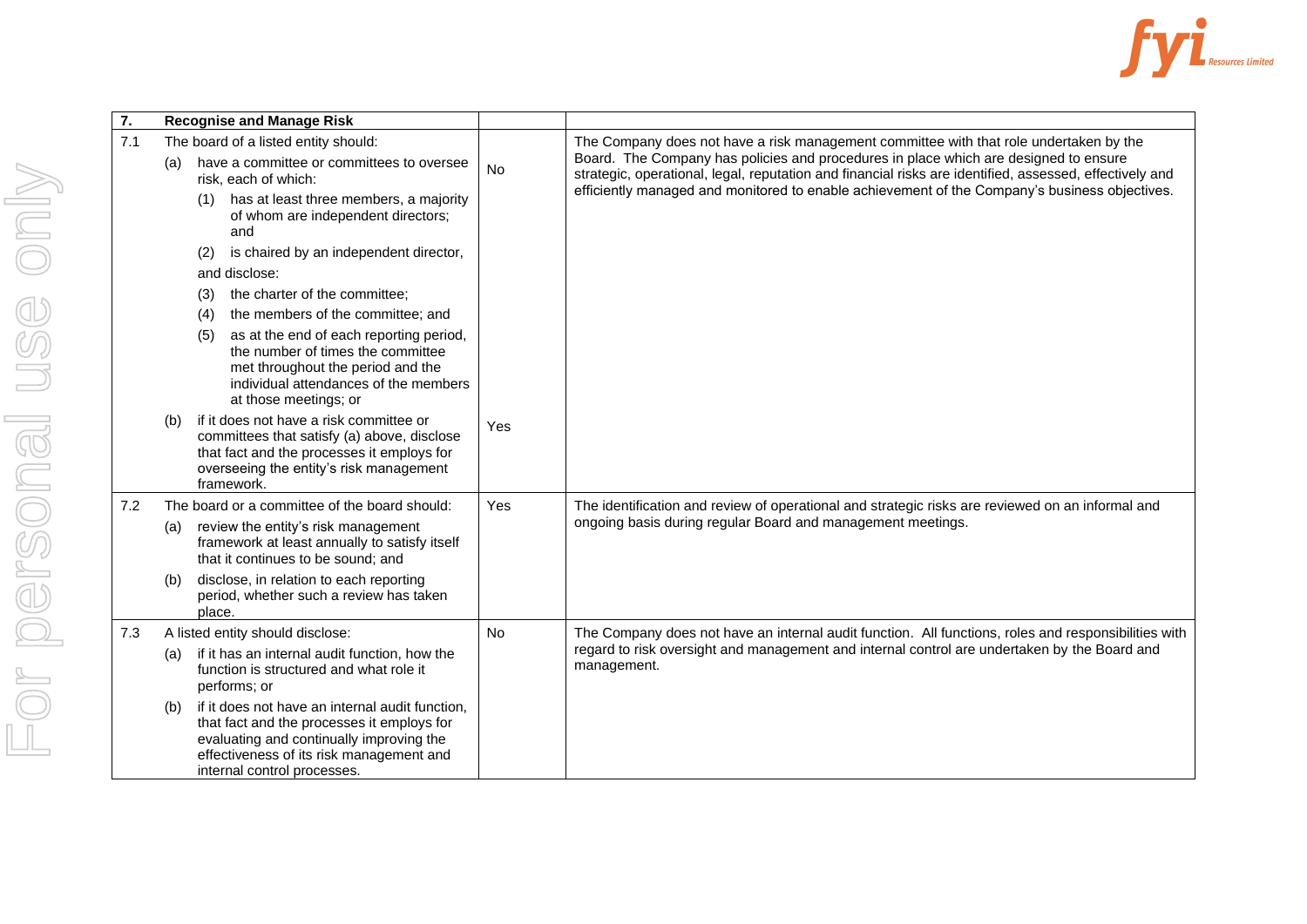

| 7.4 | A listed entity should disclose whether it has any<br>material exposure to economic, environmental<br>and social sustainability risks and, if it does, how<br>it manages or intends to manage those risks.                                                                                                                                                                                                                                                                                                                                                                                                                                                                                                                                                                                                                   | Yes       | The identification and effective management of risk, including calculated risk-taking, is viewed as<br>an essential part of the Company's approach to creating long-term shareholder value. These<br>include but are not limited to:<br>fluctuations in exchange rates;<br>$\bullet$<br>ability to source suitable new projects;<br>$\bullet$<br>sovereign risk in the countries and regions of operation;<br>$\bullet$<br>taxation, government regulations and the legal systems in jurisdictions of operations;<br>$\bullet$<br>ability to obtain ongoing financing; and<br>$\bullet$<br>fluctuations in commodity prices and investment markets.<br>These risk areas are provided above to assist investors to understand better the nature of the risks<br>faced by our Company and the industry in which it invests and operates. They are not necessarily<br>an exhaustive list. |
|-----|------------------------------------------------------------------------------------------------------------------------------------------------------------------------------------------------------------------------------------------------------------------------------------------------------------------------------------------------------------------------------------------------------------------------------------------------------------------------------------------------------------------------------------------------------------------------------------------------------------------------------------------------------------------------------------------------------------------------------------------------------------------------------------------------------------------------------|-----------|----------------------------------------------------------------------------------------------------------------------------------------------------------------------------------------------------------------------------------------------------------------------------------------------------------------------------------------------------------------------------------------------------------------------------------------------------------------------------------------------------------------------------------------------------------------------------------------------------------------------------------------------------------------------------------------------------------------------------------------------------------------------------------------------------------------------------------------------------------------------------------------|
| 8.  | <b>Remunerate Fairly and Responsibly</b>                                                                                                                                                                                                                                                                                                                                                                                                                                                                                                                                                                                                                                                                                                                                                                                     |           |                                                                                                                                                                                                                                                                                                                                                                                                                                                                                                                                                                                                                                                                                                                                                                                                                                                                                        |
| 8.1 | The board of a listed entity should:<br>have a remuneration committee which:<br>(a)<br>(1) has at least three members, a majority<br>of whom are independent directors;<br>and<br>is chaired by an independent director,<br>(2)<br>and disclose:<br>the charter of the committee;<br>(3)<br>the members of the committee; and<br>(4)<br>as at the end of each reporting period,<br>(5)<br>the number of times the committee<br>met throughout the period and the<br>individual attendances of the members<br>at those meetings; or<br>if it does not have a remuneration<br>(b)<br>committee, disclose that fact and the<br>processes it employs for setting the level<br>and composition of remuneration for<br>directors and senior executives and<br>ensuring that such remuneration is<br>appropriate and not excessive. | <b>No</b> | A Remuneration Committee has not been established. The role of the Remuneration Committee<br>has been assumed by the full Board. When the establishment of a separate Remuneration<br>Committee is considered to be justified the Committee will comply with these recommendations<br>and an appropriate Charter will be adopted.                                                                                                                                                                                                                                                                                                                                                                                                                                                                                                                                                      |